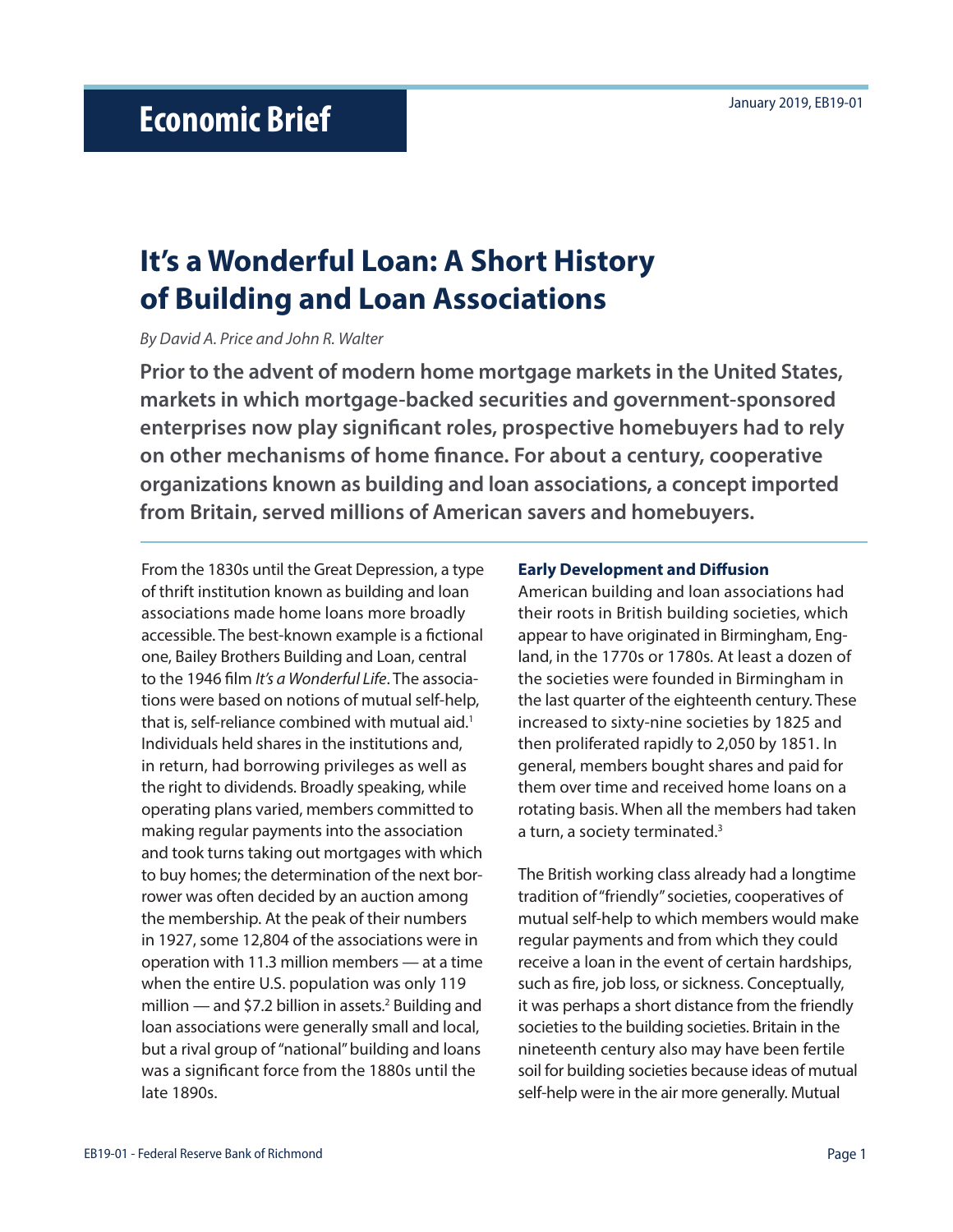improvement societies, for example, were groups of working-class men who combined money to buy reading material that they shared and discussed.4

The conditions that apparently drove the application of these ideas to home buying were created by the Industrial Revolution. The rise of factory work meant, for many people, regular wages. Higher-skilled workers with relatively greater incomes might wish to purchase a home to avoid tenement-like conditions and to build equity through buying rather than renting. (In addition, homeownership brought with it the right to vote for one's representative in Parliament.) But those workers were stymied by conventional mortgage offerings of the time with their high down payments and short loan terms.<sup>5</sup> The British building society enabled some to overcome these obstacles.

The building society model appears to have been transmitted from Britain to the United States by British immigrants. The first building and loan association, Oxford Provident Building Association, was founded in Frankford, Pennsylvania, (now part of Philadelphia) in 1831 by two factory owners who were natives of England. The model spread across the Northeast and mid-Atlantic, with associations established in Connecticut, Maryland, New Jersey, and New York by 1850, along with additional associations in Pennsylvania. (Several associations also were established in Charleston, South Carolina, at least one of them founded by an English immigrant.) Associations were established in the majority of other states during the 1860s and 1870s. Illinois, California, and Texas leapfrogged other states outside the East Coast with associations established in 1851, 1865, and 1866, respectively, a pattern that may have been the result of westward migration of people who were familiar with the model.<sup>6</sup>

As in Britain, the growth of building and loan associations in the United States was likely aided by the factory system and the swelling of a wage-earning class — combined with a dearth of affordable home financing. Under the National Bank Act of 1864, national banks were not permitted to make loans secured by real estate. Mortgages from state-chartered commercial banks required large down payments, up to 60 percent of a home's value, and the loans were

short-term (typically five years or less) and nonamortized. Mutual savings banks — which, notwithstanding the name, were not cooperatively owned — offered longer loan terms than commercial banks, but their mortgages still involved high down payments. Insurance companies, another source of mortgage finance in the nineteenth century, also required high down payments.7

#### **Operating Plans**

In the early decades of American building and loan associations, they closely followed the British societies' form of operation. This model came to be known as the "terminating plan" because an association's existence was required to end when all of its loans had been repaid, or more precisely, when the shares of stock that members purchased over time in connection with membership had matured.8

The plan of the Oxford Provident association offers an illustration of how the terminating plan worked, with that association's actual numbers.<sup>9</sup> The building and loan would be formed by a group of individuals (members), each of whom paid a membership fee of \$5 at the time of formation. Each member also subscribed to a number of shares of stock — between one and five shares — with a predetermined maturity value or par value of \$500. Then each member was required to pay in \$3 per month per share until the amount paid in per share equaled the shares' maturity value. In general, no other members were allowed to join unless they paid, up front, an amount equal to that already paid in by the founding members. Once members' payments reached the maturity value of the shares, the association was terminated and members were repaid.

While the association was operating, members could pledge their stock and thereby take out home mortgage loans equal to as much as the matured value of all their shares of stock (though at the time of the loan, the member might have paid in much less than this amount). For example, if a member had subscribed to five shares, each with a maturity value of \$500, the member could borrow as much as \$2,500. (The borrower pledged his or her stock when taking out a mortgage, then continued paying for the stock on an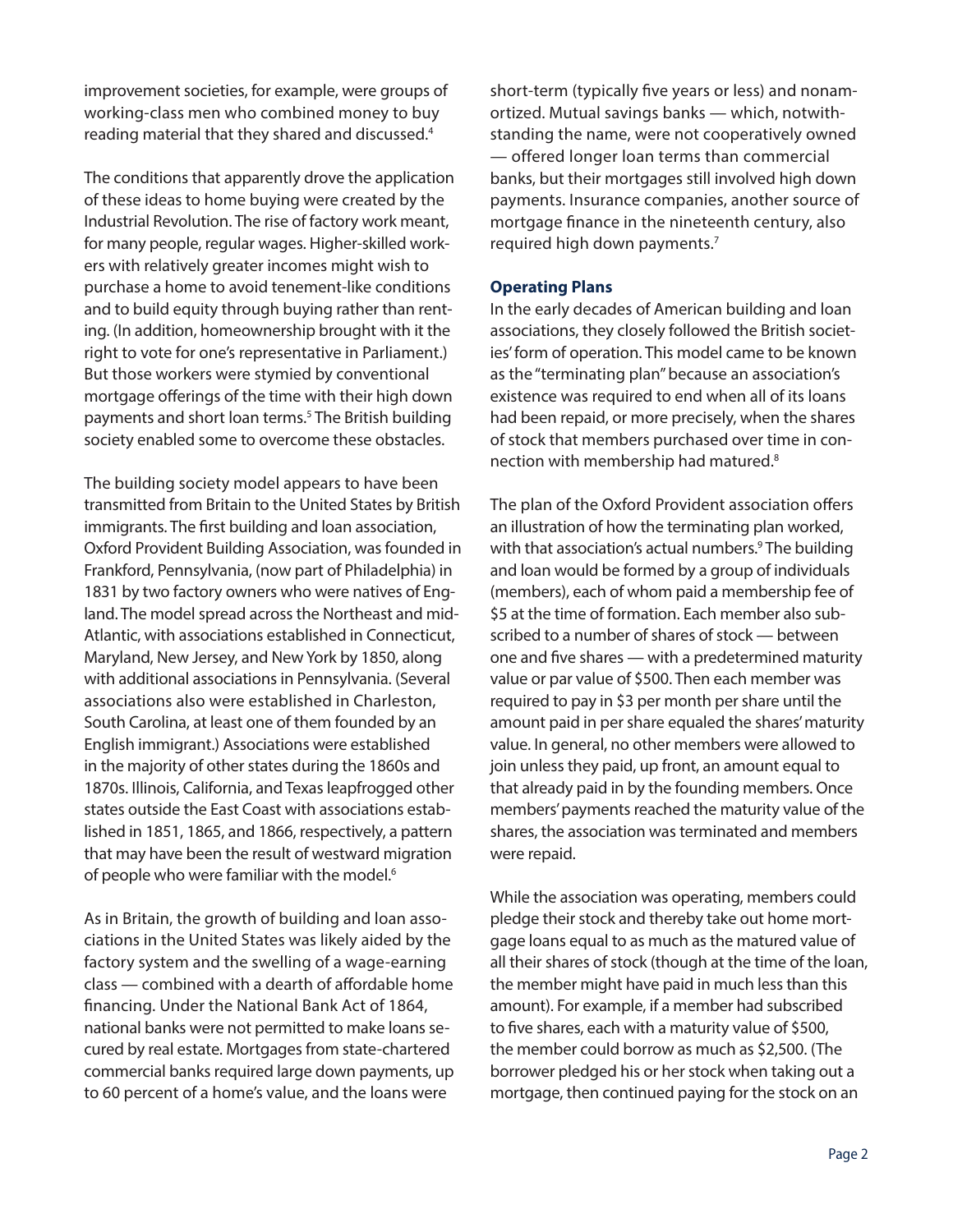installment plan until the stock was paid for, which had the effect of canceling the loan.) In the rotation of home loans, members who wished to receive the next loan bid against one another; the bidding determined the premium that the winner would pay to secure the upcoming place in the rotation. Most commonly, the amount of the premium would be deducted from the loan when it was disbursed.<sup>10</sup>

The relative simplicity of the terminating plan made it an attractive framework for the associations during the first decades of the movement. A difficulty of the terminating plan, however, is that it was burdensome for members to join once an association was underway; as noted, all shares were issued at the same time, so members who joined later were required to pay a lump sum to cover the payments they had missed. (In modern terms, a terminating plan was "closed-end" in the sense that it generally issued shares only at its inception.) Moreover, the automatic termination of an association was perceived by some as wasteful given the efforts involved in organizing it and its potential usefulness if it were to continue.<sup>11</sup>

The 1850s saw the emergence of a variation on the terminating plan that partially addressed these shortcomings. An association organized under the "serial plan" issued multiple series of shares over its lifespan. In effect, a serial-plan association was like a collection of terminating-plan groups, each with its own onset and termination dates, under one organizational umbrella. New series were commonly offered quarterly or semiannually. Thus, someone who had not been a member at the association's birth could join when the association later issued a new series of shares without the obstacle of making a large back payment. Because the association was periodically adding member-borrowers to its rolls, there was no need to require someone to take an unwanted loan. Finally, the association as a whole had no defined termination date.<sup>12</sup>

A third form of organization, the permanent plan, arose in the 1870s. It did away with the concept of series of shares and instead issued shares to each member that were independent of the shares of

other members; consequently, members could join and leave whenever they chose.<sup>13</sup> As noted by Heather A. Haveman of the University of California, Berkeley and Hayagreeva Rao of Stanford University, the structural evolution from the terminating plan to the serial and then permanent plans enabled building and loans to serve a sometimes transient home-buying population with less burdensome, more flexible arrangements.<sup>14</sup>

With the further increase in U.S. urbanization in the 1880s, thousands of local building and loan associations were founded. Associations spread into every state during this decade (except Oklahoma, which saw its first building and loan in 1890). By 1893, according to a survey taken by the U.S. Commissioner of Labor, there were 5,598 local associations with a total of 1,349,437 members and \$473.1 million in assets. The same survey indicated that the associations were attracting many members from the working class; among the associations that reported their members' occupations, over 59 percent of members were "laborers and factory workers," "housewives and housekeepers," or "artisans and mechanics."15

While the serial, permanent, and terminating plans continued to dominate, a new form of organization emerged during this period. The Dayton plan, first used in Dayton, Ohio, in the early or mid-1880s, permitted some members to participate as savers with no obligation to borrow. This new model somewhat reduced the centrality of mutual self-help in those institutions.<sup>16</sup> In addition, the Dayton plan allowed borrowers to determine their own payment amounts, with higher payments reducing their total interest, a feature that partially anticipated the structure of a typical modern mortgage allowing early prepayment without penalty.

## **The National Associations: A Cul-de-Sac**

Beginning in the mid-1880s, national building and loan associations emerged. Unlike the local associations, the national associations operated across city and state lines by opening branches. The term "national" referred to the broader scale of the associations rather than any federal-level regulation or charter. The term was somewhat of a misnomer since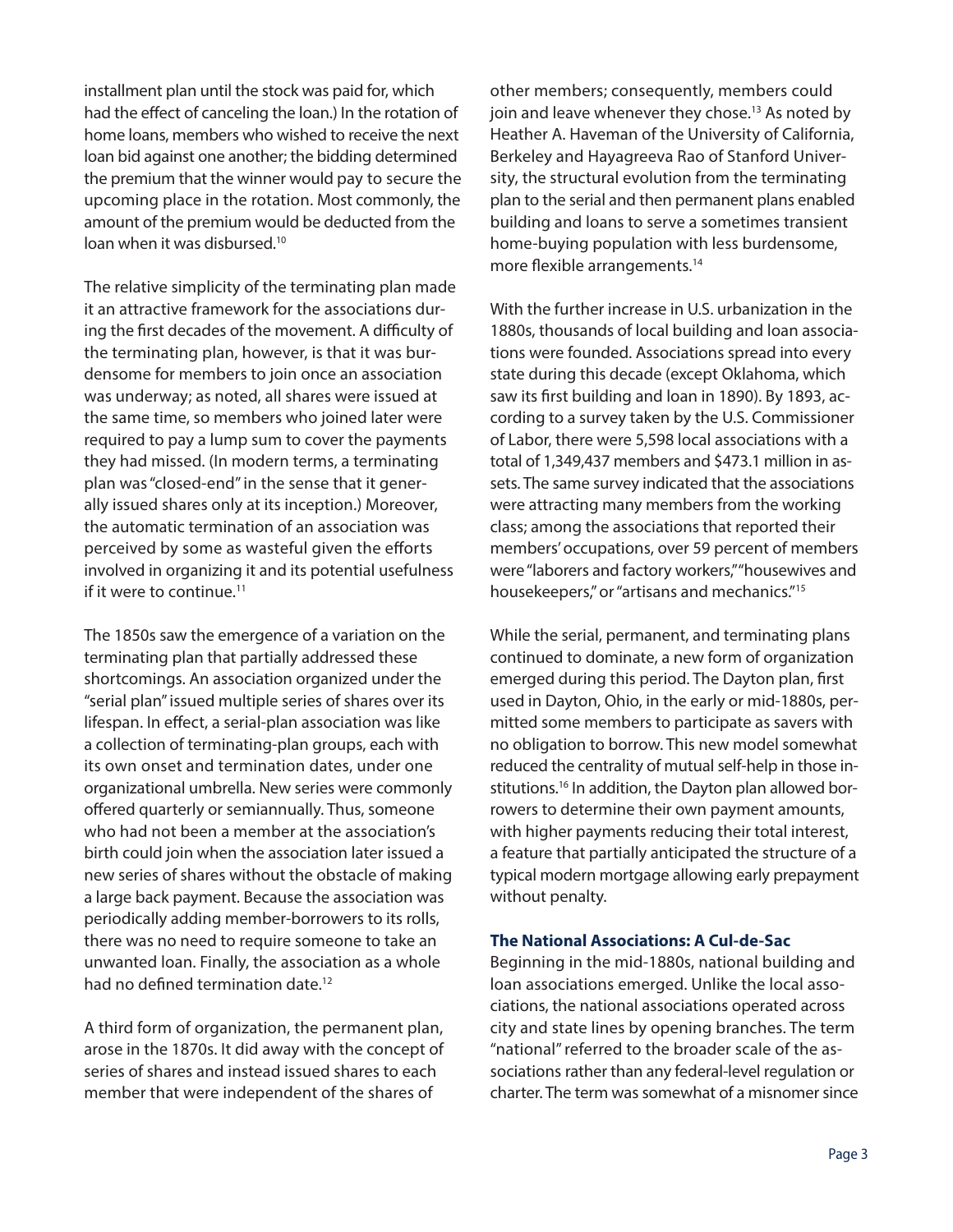the associations could not operate on a truly nationwide basis; some large states adopted laws effectively barring "foreign" — that is, out-of-state — associations from doing business within their borders by requiring them to put up prohibitively high bonds with the state.17 (Some banks during this period operated in multiple states, but it was a rarity.<sup>18</sup>) From their starting point of two institutions in Minneapolis, the national associations had grown to some 240 by 1893, with at least one in every state.<sup>19</sup>

There were significant differences between local and national associations. While all of a member's payments into a local building and loan went into paying down his or her shares, payments into a national association went in part to an "expense fund" that served to boost the organizers' profits. The portion allocated to the expense fund varied from one association to another; a range of 5 percent to 7 percent appears to have been common. Local associations did, of course, spend a portion of their funds on operating expenses, but the amounts involved were only in the 1 percent to 2 percent range. Moreover, if a member of a national association failed to keep up his payments, he would forfeit the payments he had already made even if he had not yet taken a loan. (Additionally, as with any mortgage, those who had taken a loan were subject to foreclosure.) Countervailing these disadvantages, from the point of view of prospective members, were the high rates of return that the national associations advertised. The dividend yields they promised were several times those available from banks, local associations, or government bonds.20

The local associations responded to the new entrants in part by forming statewide trade groups that fought the nationals through public education — that is, vituperative criticism — and restrictive legislation. (In some states, trade groups for local building and loan associations were already in place before the emergence of the nationals.) These organizing efforts within the industry culminated in 1893 with the formation of a nationwide body of the state trade groups, the U.S. League of Local Building and Loan Associations; its first convention took place that year in Chicago in conjunction with the World's Columbian Exposition.

In addition to opposing the national associations, the state groups and their national body promoted homeownership and the local associations.<sup>21</sup>

The groups representing the local associations held that the nationals were cooperatives in theory but proprietary for-profits in practice. A U.S. League publication argued, "The only object in organizing or carrying on the [national] association is to create and gobble up this expense fund. Their name should be changed."22 Seymour Dexter, founder and first president of the U.S. League, told the league's second convention in 1894, "Whenever so fine a field of operations presents itself to the scheming and dishonest as the present system of the National Building and Loan Association, we may rest assured that the scheming and dishonest will enter it and pluck their victims until restrained by proper legal restrictions."23

Whatever the share of national associations with "scheming and dishonest" organizers, a weakness of their business model was the difficulty of assessing properties and monitoring real estate market conditions in branch areas. This difficulty reflected the informational disadvantage of a centralized lending operation; the information technology that eventually would help lenders overcome the disadvantages of distance in home mortgage lending was, of course, not yet in place. Consequently, in contrast with the local associations and their locally based operations, national associations ran a higher risk of lending on the basis of inflated appraisals or lending to poorly qualified borrowers.<sup>24</sup>

The downfall of the national associations was put in motion by a major real estate downturn associated with the Depression of 1893. In the first few years of the downturn, the assets of the nationals actually grew because their shares were perceived as low-risk investments, but they would come to be hard hit. While mortgage lenders in general suffered, national building and loans were particularly vulnerable on account of the lower average quality of their loans. In addition, as economic conditions reduced the number of new members, the national associations lost a source of new expense-fund contributions and other fees, which some institutions relied on to meet their obliga-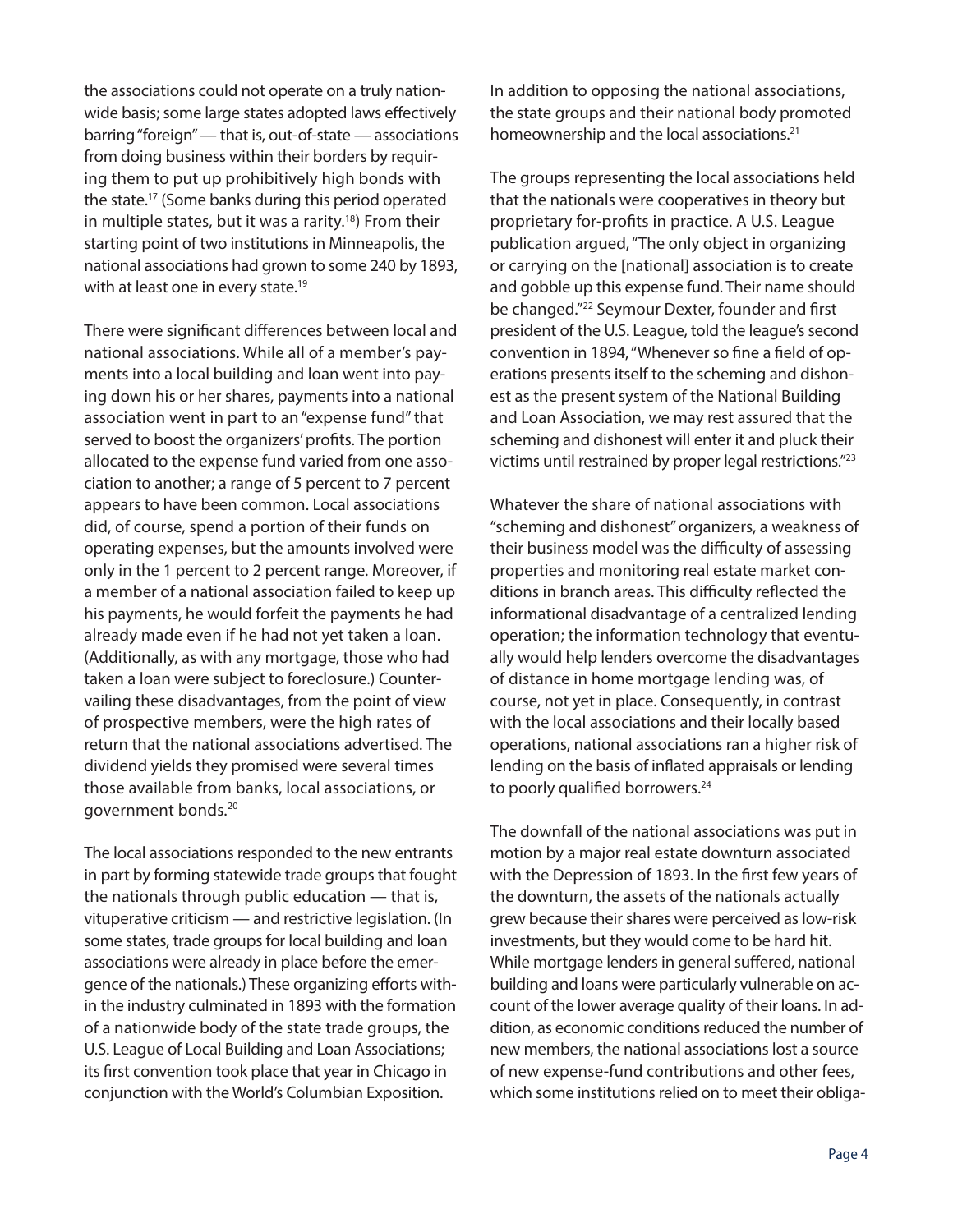tions. The knockout blow for the national associations was the failure in 1897 of the largest of them, the Southern Building and Loan Association of Knoxville, Tennessee, an event that gravely damaged confidence in the remaining nationals; virtually all of those institutions ceased operation within a few years.<sup>25</sup>

## **Final Wave of Growth in the 1920s and Demise**

During and after the collapse of the national building and loan associations, some people in the local building and loan movement expressed concern that the dubious record of the nationals would leave a long-term stigma on the local associations. An article in the official newsletter of the Building Association League of Illinois and Missouri, for example, noted in 1896 that in many "smaller cities and towns," hundreds of savers had trusted their money to a national association only to lose it all. "It will be years," the newsletter held, "before it will be possible to establish a genuine building and loan association in such a community, after the name of building association has been besmirched and prostituted, and brought into grave disrepute through the actions of the schemers who have run these bogus concerns."<sup>26</sup>

Although the membership and assets of local building and loans did remain essentially flat during the first few years of the 1900s, perhaps as a result of the stigma left by the failed national associations, they resumed their growth afterward: from about 1.5 million members and \$571 million in assets in 1900 to about 2.2 million members and \$932 million in assets in 1910. Even more rapid growth was still to come. By 1920, membership had more than doubled to nearly 5 million and assets had grown more than 150 percent to \$2.5 billion. (The number of associations also rose, but less dramatically, reflecting an increase in the average institution size: from 5,356 in 1900 to 5,869 in 1910 and 8,633 in 1920.) In 1930, despite the financial crisis of the preceding year, membership was up to 12.3 million, and assets totaled \$8.8 billion.27

Several developments fueled the growth of the local associations and their model of affordable mortgage lending during this period. One is that the locals became more promotion minded and more sophisticated about promotion. While hard data on their pro-

motional efforts are scarce, it appears that the locals increasingly supplemented their primary means of acquiring new members — word of mouth — with the use of newspaper advertisements and window displays. This shift appears to have been partly the result of encouragement and guidance from the U.S. League but is also consistent with the increasing scale of the local associations, which could better support such efforts.<sup>28</sup>

Another development that boosted local associations during this time was the real estate boom in California and other western states, together with the embrace of building and loan associations there as a form of affordable housing finance. The assets of building and loans in the West grew at an average annual rate of 47.1 percent from 1920 to 1930 compared with 25.1 percent for the nation as a whole.<sup>29</sup>

Additionally, the 1920s saw a trend of developers and builders establishing, in effect, captive associations that they dominated to support the sale of their houses. While developers, builders, and brokers had long been involved in local building and loan associations, there is evidence that they went further during this period in co-opting the building and loan model, possibly boosting the numbers of building and loans.<sup>30</sup>

Recessions were frequent during this period, even before the Great Depression — eight recessions occurred from 1900 to 1928, or an average of one every three and a half years — but these downturns did not appear to interfere with the growth of building and loans. In general, building and loans tended to be more stable than banks during periods of market stress, such as the panic of 1907, because their savers were member-owners rather than creditors and because deposits at (that is, shares of) building and loans had longer maturities than bank deposits. While bank depositors could, by definition, demand the immediate return of demand deposits, not all building and loan plans allowed for withdrawal before prescribed maturity dates, and under those plans that did, the association had a significant period (commonly thirty or sixty days) to carry out a member's request. Thus, building and loans were not exposed to the extent that banks were to a risky